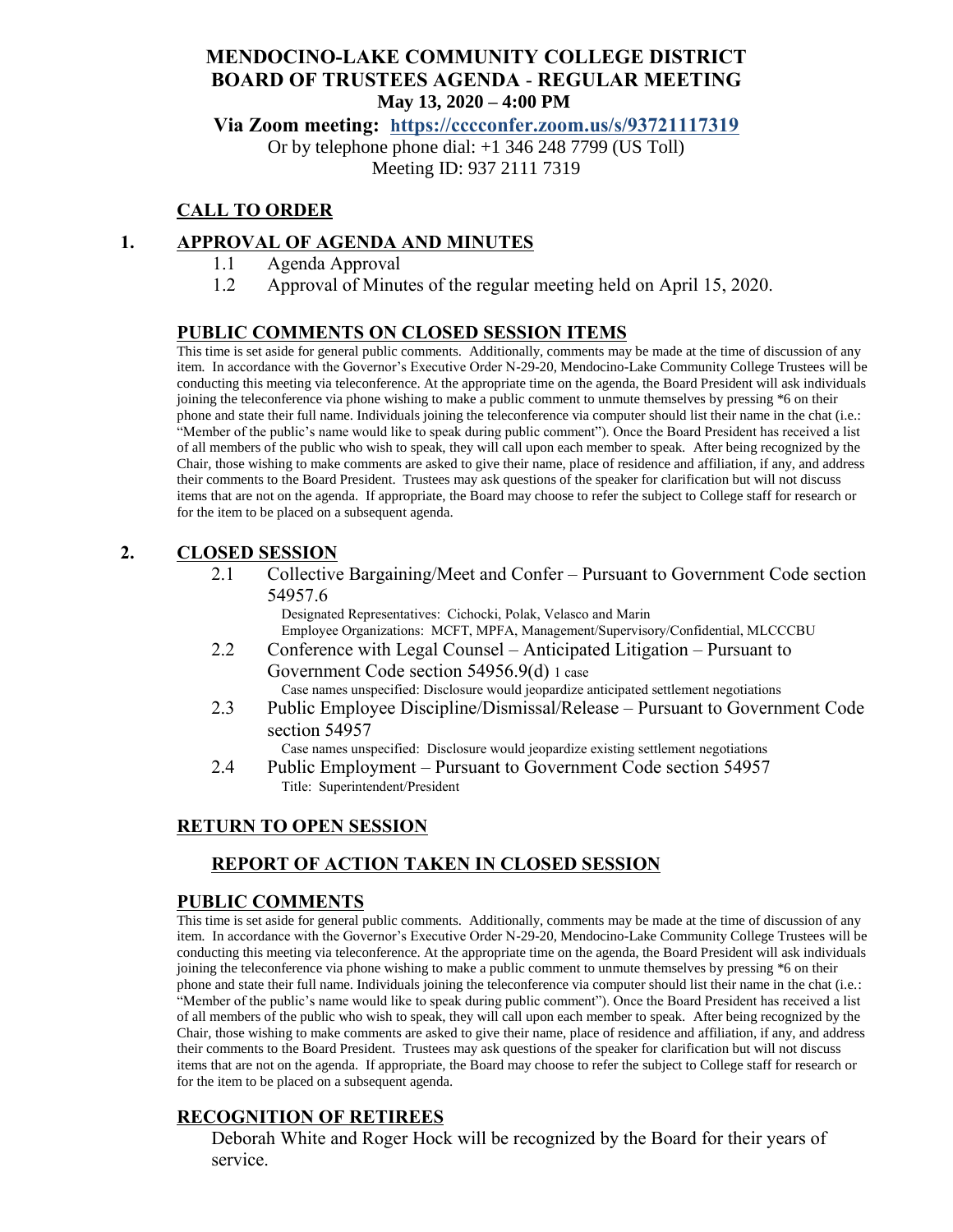# **3. PRESIDENT AND ADMINISTRATION REPORT**

3.1 A report from Interim Superintendent/President Cichocki is presented as information

# **CONSENT AGENDA**

#### **4. Personnel**

- 4.1 Consideration to approve Personnel List Part-Time Faculty Recommendation to approve the list of part-time faculty as presented
- 4.2 Consideration of Rescinded Request for Lateral Transfer Classified Recommendation to ratify rescinding the request for lateral transfer as presented
- 4.3 Consideration of Mendocino-Lake Community College Part Time Faculty Bargaining Unit/MPFA 2018-2021 Tentative Agreement Recommendation to ratify the 2018-2021 tentative agreement as presented
- 4.4 Equal Employment Opportunity (EEO) Fund Multiple Method Allocation Model Certification Form – Fiscal Year 2019/20 Recommendation to approve the Equal Employment Opportunity Fund Multiple Method Allocation Model Certification Form - Fiscal Year 2019/20 as presented

# **5. Other Items**

- 5.1 Fiscal Report as of March 31, 2020
- Recommendation to accept the report as presented 5.2 Quarterly Fiscal Status Report – AB 2910
- Recommendation to accept the report as presented 5.3 Student Trustee Privileges Recommendation to adopt/maintain the Student Trustee privileges as presented

#### **6. INFORMATION/ACTION ITEM**

6.1 Superintendent/President Search To be determined at the meeting

# **7. PUBLIC HEARING ON PROPOSED BATTERY ENERGY STORAGE SYSTEM**

# **8. ACTION ITEMS**

- 8.1 Consideration to Adopt Resolution #05-20-01 Authorizing Administration to Approve Battery Energy Storage System Recommendation to adopt resolution 05-20-01 to approve a battery energy storage system with SunPower Corporation
- 8.2 Classified Professionals Week Resolution 05-20-02 Recommendation to adopt resolution 05-20-02 in honor of Classified professionals
- 8.3 Board Policy Additions and Revisions Second Reading Recommendation to approve Board policies as presented

# **9. BIG PICTURE**

# COVID-19 Update

An update on the current status of the impact of the COVID-19 pandemic on the college and our students

# **10. INFORMATIONAL ITEMS AND REPORTS**

- 10.1 Health Benefits Report as of March 31, 2020
- An update of the Health Benefits account is presented as information 10.2 Mendocino College Foundation, Inc.
	- Mendocino College Foundation informational report
- 10.3 Constituent Group Reports